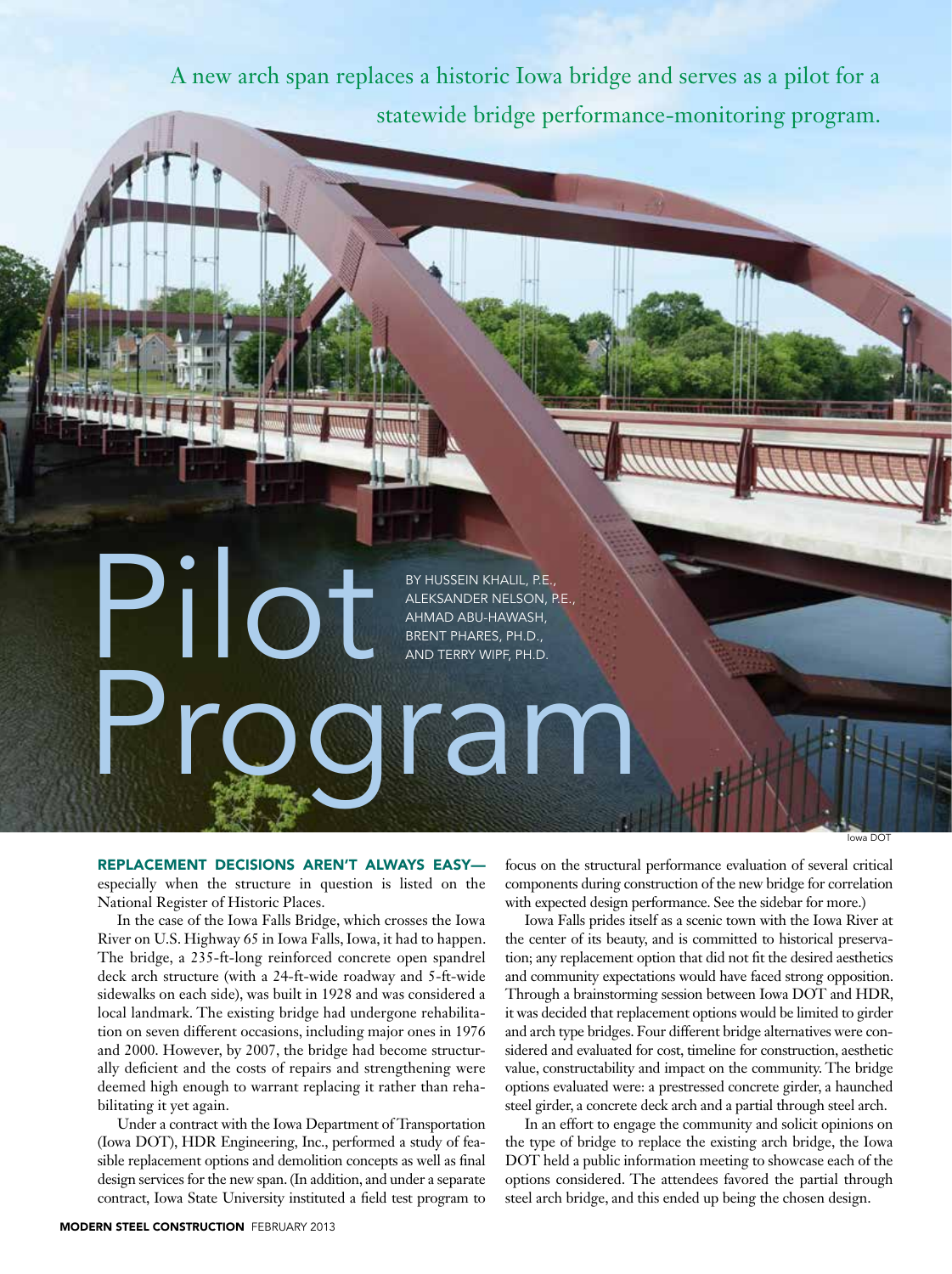### Tight Quarters

The new bridge is approximately 30 ft wider than the existing bridge, and with intersecting city streets just off each end, Saint Matthew's Episcopal Church on the northwest corner and private property owners on both the southeast and northeast corners, available room for the proposed span was a precious commodity. With the arch foundations required to be set approximately 30 ft below grade, coupled with the need to maintain access to the east side of the church, vertical cuts in the rock were required to allow room for the footings and yet leave sufficient space for access. In addition, retaining walls were constructed to preserve and stabilize the ground adjacent to the church and nearby properties.

The partial through steel arch is 67 ft, 10-in. wide between the centers of the two arch ribs and 276 ft long between the bearing pins. The structure supports a 63-ft, 8-in. bridge deck consisting of a 5-ft, 2-in. wide sidewalk, 11-ft,10-in.-wide multiuse trail and a 42-ft-wide clear roadway. For design and aesthetic reasons, a height factor of 0.25 was used for the parabolic curve of the arch ribs. The arch ribs are braced by four struts above the bridge deck, two framed-in floor beams and one set of cross bracing below the bridge deck at each end of the bridge.

The bridge deck is supported on a steel stringer and floor beam system. Nine of the floor beams are hung from the arch rib while the two end floor beams are framed directly into the arch ribs. The interior stringers connect to the interior floor beams with simple shear clip angle connections and run continuous over the top of the end floor beams. The exterior stringers are stiffening girders designed to distribute vehicular loads from the deck to multiple hanger cables, as well as minimize local live load deflections.

- ➤ The Iowa Falls Bridge replaces a reinforced concrete open spandrel deck arch structure.
- ➤ A drawing of the longitudinal section of the new partial thru steel arch bridge.



LONGITUDINAL SECTION ALONG @ APPROACH ROADWAY

" ELEVATION AND PEDESTAL HEIGHTS DEPENDI<br>ON FINAL BEARING HEIGHT. FINAL BEARING HE<br>AND PEDESTAL HEIGHTS SHALL BE DETERMINE<br>THE BEARING MANUFACTURER.

HDR Engineering



Hussein Khalil is a vice president and the construction services section manager for the Transportation Group in HDR's Omaha office.



Aleksander Nelson is a senior project manager for the Transportation Group in HDR's Omaha office.



Ahmad Abu-Hawash is the chief structural engineer with the Iowa Department of Transportation.



**Brent Phares** is associate director for Bridges and Structures at the Center for Transportation Research and Education at Iowa State University.



Terry Wipf serves as the interim chair for the Civil, Construction and Environmental Engineering Department at Iowa State University.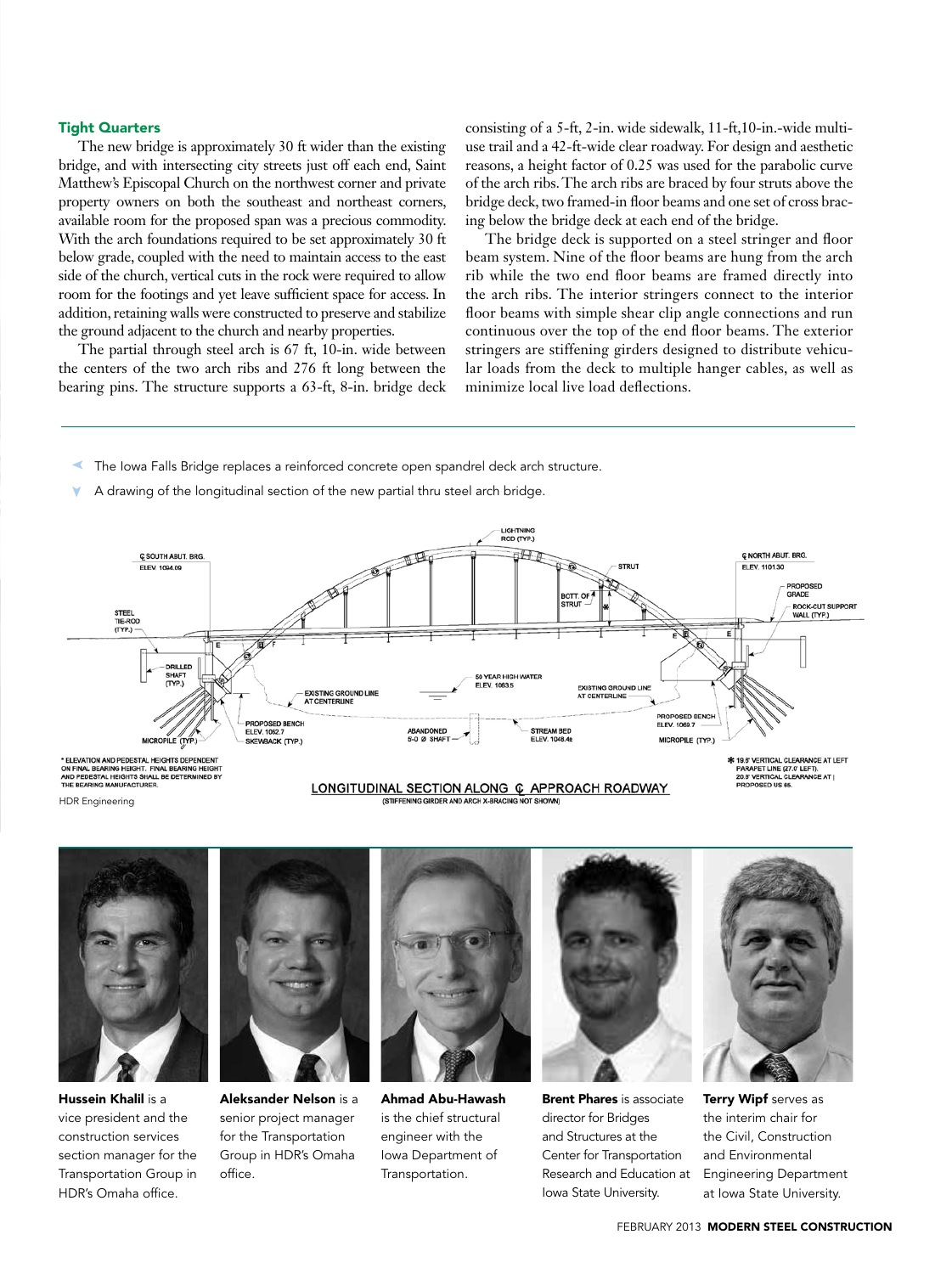

The four bridge alternatives that were considered. Clockwise from upper-left: a prestressed concrete girder, a haunched steel girder, a partial through steel arch (the selected design) and a concrete deck arch.

The stiffening girders were designed in tandem with the hangers from both a functional and a theoretical standpoint. The arch ribs are protected from vehicular traffic by a traffic separation barrier, either a sidewalk or a multiuse trail, and finally by a steel handrail on a raised concrete parapet. To allow ease of maintenance and in case of damage to the hanger cables, the cables were sized to allow for full roadway traffic with any one of the four cables in a set removed or damaged.

The stiffening girder design was governed by the effects of the live load causing differential elongations in the hanger cables as the load moves over the bridge deck. A baseline analysis was performed on a conventional girder bridge on rigid supports, and the hanger cable connections were modeled as rigid supports in the vertical direction. The results from this analysis were used in the design of the end spans where the stiffening girder passes over the rigid end floor beam. However, for the locations where the interior floor beams are supported by the hanger cables, a second model was created to include the effects of the cable elongation under load and the distributing effects of the stiffening girder. The moment demand on the stiffening girder generated by the live load was approximately five times higher than the baseline analysis due to the effects of hanger cable elongation.

## Geometric Issues

The design of the arch rib had a few added complications due to the geometry of the bridge. There were situations in the bridge where conventional design practices used to minimize outof-plane loads could not be followed. One case is the wind bracing between the arch ribs. In many arch bridges the bracing system is trussed to limit weak axis bending as a result of wind loads perpendicular to the arch rib. However, due to the bridge's width-to-span ratio, a trussed bracing system was deemed inefficient and impractical. Therefore, four struts were provided between the arch ribs to allow them to share the lateral loads, but the resistance to those loads would be in the weak axis bending of the arch ribs. This resulted in an arch rib with with minor tension in the corners at service load. This complicated the requirements for testing on the arch rib as it became a fracturecritical component.

Another area where the large bridge width-to-span ratio caused the design to diverge from conventional thinking was with the end floor beams that frame directly into the arch rib. A shorter bridge span allows for a smaller arch rib, but a larger bridge width requires a larger end floor beam, and thus a larger end floor beam connection. The result was that the end floor beam needed to be both as narrow and shallow as possible and yet still impart significant out-ofplane bending forces into the arch rib.

To minimize the size of the end floor beam as well as provide it with increased toughness and fatigue resistance, it was designed to be made of A709 Grade HPS50W. While the design limits of HPS steel are similar

# Healthy Bridges

As part of designing, building and maintaining the bridge infrastructure in Iowa, the Iowa DOT has in recent years focused efforts on investigating the use of new high-performance materials, new design concepts and construction methods, and various new maintenance methods. These progressive efforts are intended to increase the life span of bridges in meeting the DOT's objective of building and maintaining safe, cost-effective structures. Bridge testing and monitoring has been beneficial in helping with these efforts, as well as providing important information to evaluate the structural performance and safety of bridges.

The Iowa DOT testing and monitoring program, in coordination with the Bridge Engineering Center (BEC) at Iowa State University, collects performance data to compare against design-based structural parameters to determine if the structural response is appropriate. The data may also be used to "calibrate" an analytical model that may be used to provide a more detailed structural assessment (e.g., a load rating to determine safe bridge capacity). Diagnostic testing has also been used to help identify deterioration or damage, or to assess the integrity of an implemented repair or strengthening method.

In cases where the Iowa DOT has investigated the use of innovative materials (e.g., high-performance steel, ultra-high-performance concrete and fiber-reinforced polymers) and design/ construction methods, they have used testing as part of a program for evaluating the bridge performance. The most challenging research program has been related to developing structural health monitoring (SHM) to determine the real-time structural and continuous condition of a bridge. An example of such work that has been ongoing for several years aimed to develop a SHM system to identify crack development in fatigue-prone areas of structural steel bridges. The next step in the evolution of bridge monitoring for the Iowa DOT is to implement monitoring systems that not only assess targeted structural performance parameters, but that can also be applicable to assessing general conditions (both structural and nonstructural) using multiple sensors and sensor types.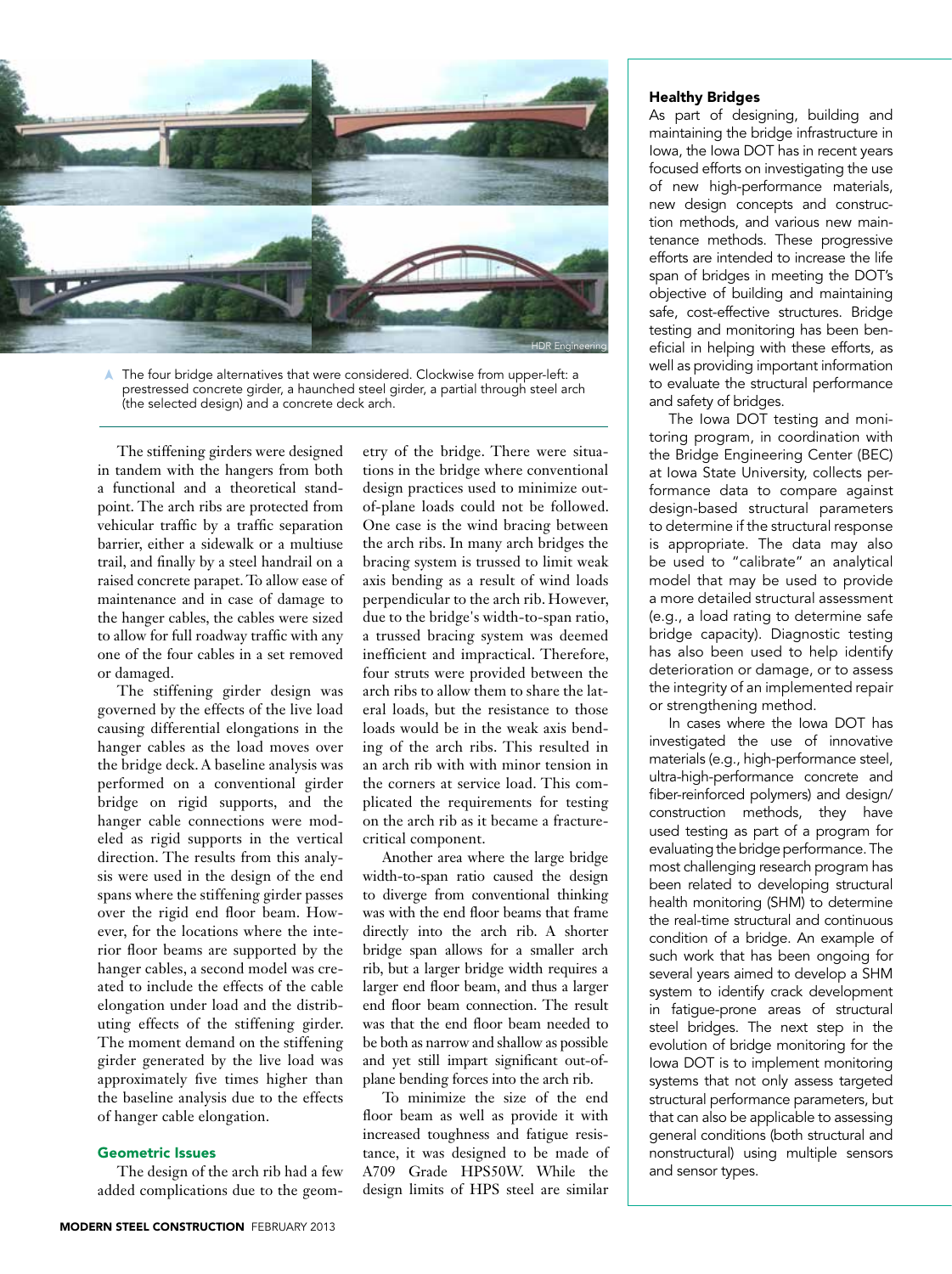With respect to the Iowa Falls Bridge project, the goal was to implement a multi-sensor continuous SHM system. This pilot monitoring system was developed for general performance evaluation (structural, environmental, etc.) so that it can be easily adapted to other bridge types and other monitoring needs (the system has been functioning successfully and plans are currently underway for implementing it on a second bridge). It allows easy access to realtime data and provides the data in a format that allows for immediate implementation by the Iowa DOT.

The general attributes of the sensor system are as follows: **Environmental** 

- ➤ Wind speed and direction
- ➤ Bridge deck potential icing conditions

#### **Structural**

- ➤ Corrosion potential on one micropile foundation
- ➤ Corrosion potential in substructure element at one bridge end expansion joint and at tie-back rod connecting abutment to drilled shaft
- ➤ Corrosion of bridge deck
- ➤ Moisture in arch rib
- ➤ Relative movement between south and north abutments
- ► Behavior of concrete anchors for rock cut support wall
- ➤ Arch Forces (strain gages)
	- At mid-span
	- Just above base at south end
	- **Type B floorbeam**
	- Each flange splice location
	- At outer support plate of the hinge bearing at south end
	- Rotation (tilt) at hinge bearing on south end
- ➤ Hanger forces and floor beam connection (cable type strain gage and/or accelerometers)
	- Hanger exceeds threshold stress (or hanger breaks); send alert
	- $\triangleright$  Stiffening girder fatigue at transition
- ➤ Collect data for offline office use in updating bridge superstructure rating (i.e., live load demand) and for detection of heavy loads

### Vehicle Classification System and other Communication

- ➤ Vehicle geometry/volume, alert for delays, etc.
- ➤ Web-based "dashboard"

Custom software was developed for this SHM system deployment and was made to be generic enough such that transfer to other applications is seamless. One critical component is the proprietary damage detection algorithm developed at the BEC. This algorithm is included in the software such that the entire system provides operational data, environmental data and a real-time check of conditions.

One critical product developed for this project was a webbased "dashboard" (i.e., real-time reporting for operational center management). There is one primary web page containing web links designed for each appropriate DOT office to use the SHM field data. The format of the data is based upon structural performance parameters (e.g., live load distribution, member live load forces, vehicle position on the bridge, etc.), which can be used directly in updating the rating. The format of the data is also based upon critical inspection performance indicators (e.g,. corrosion growth and moisture accumulation), as well as structural response indicators, such as stress, that might exceed acceptable thresholds.

Locations of the health monitoring instrumentation for the Iowa Falls Bridge. ➤

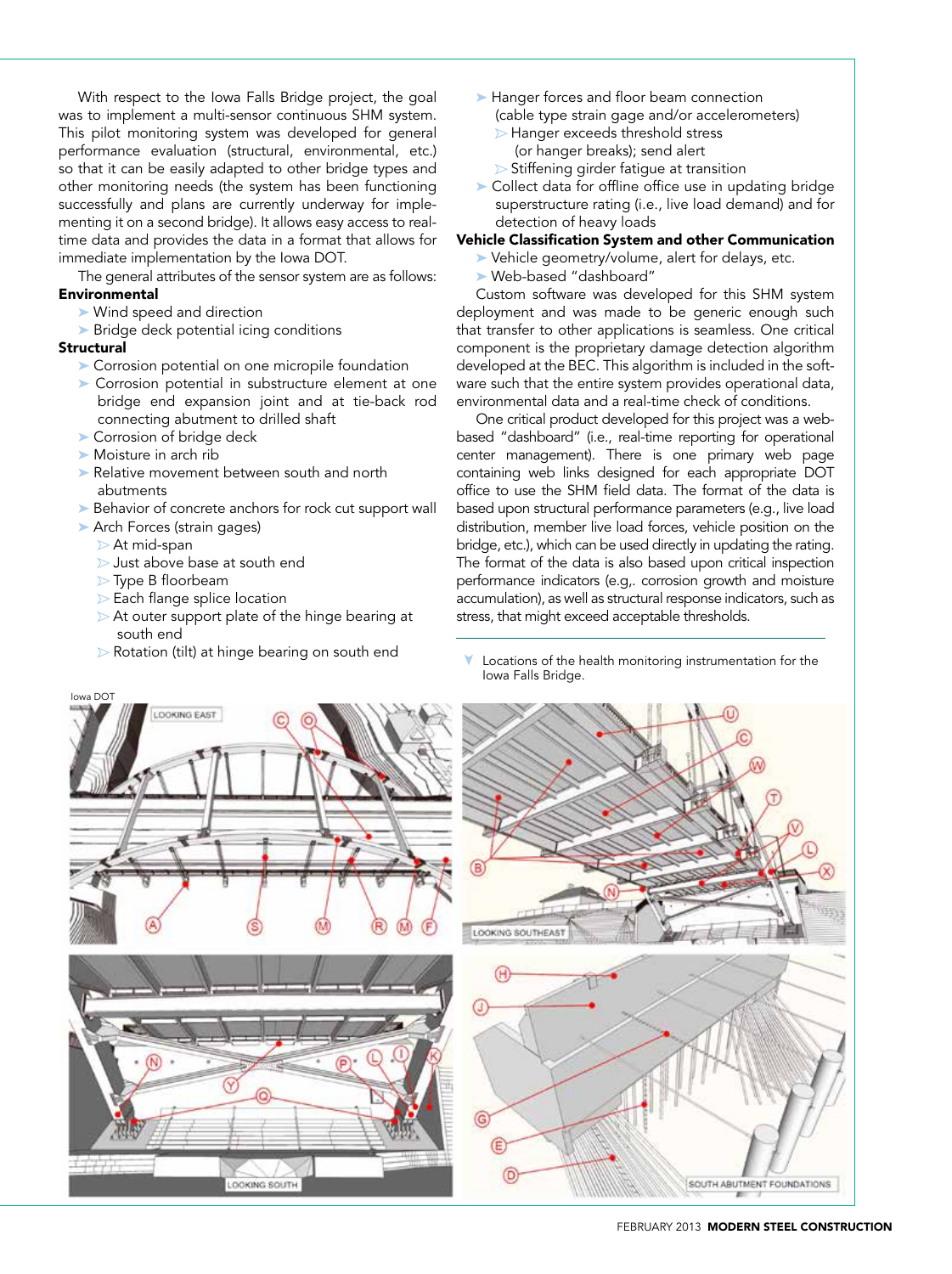

➤ Aerial rendering of the project. Available room on either bank was a precious commodity.

to those of standard weathering steel, it inherently has higher fatigue and fracture resistance. Initially, the potential for higher yield strengths of the HPS steel were also considered. However, to limit deflections, a higher moment of inertia and a lower yield strength were deemed the better option for this situation.

Another design challenge was deciding on the type of bearing used to support the arch ribs. Often, with longer spans, the reduced "k" value for the "kL/r" ratio obtained by use of a fixed bearing will more than offset the additional steel required to resist the higher moments developed at the arch skewback due to the fixity of the bearing. After much iterative analysis, it was determined the overall weight of structural steel for the bridge would not be significantly impacted by the choice of bearing. However, the pinned bearing connection removes the primary moment from the footing, resulting in a smaller required

➤ A pinned bearing constructed in place.